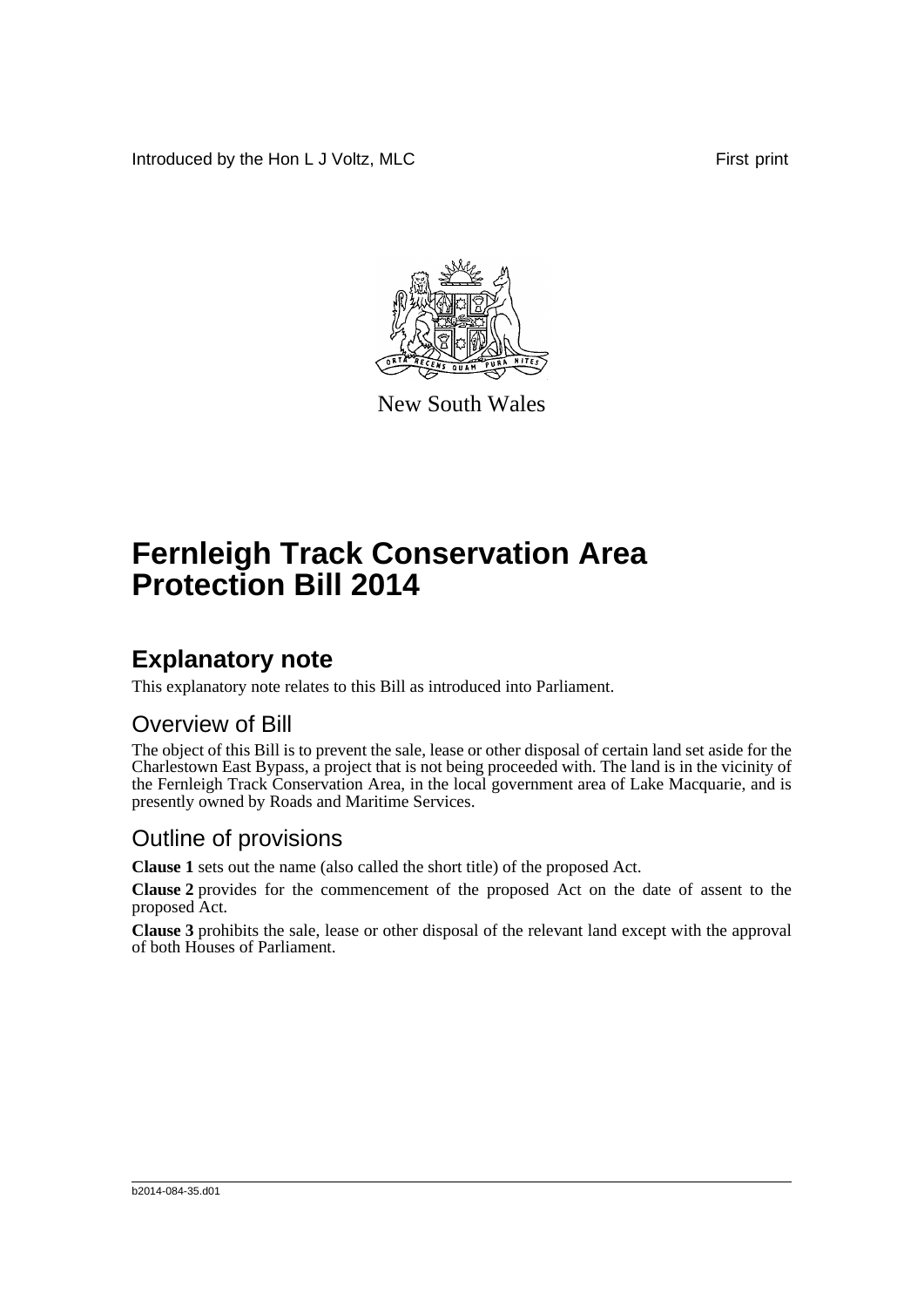Introduced by the Hon L J Voltz, MLC First print



New South Wales

## **Fernleigh Track Conservation Area Protection Bill 2014**

## **Contents**

#### Page

| 1 Name of Act<br>2 Commencement                                                     |  |
|-------------------------------------------------------------------------------------|--|
| 3 Certain land at Lake Macquarie not to be sold, leased or otherwise<br>disposed of |  |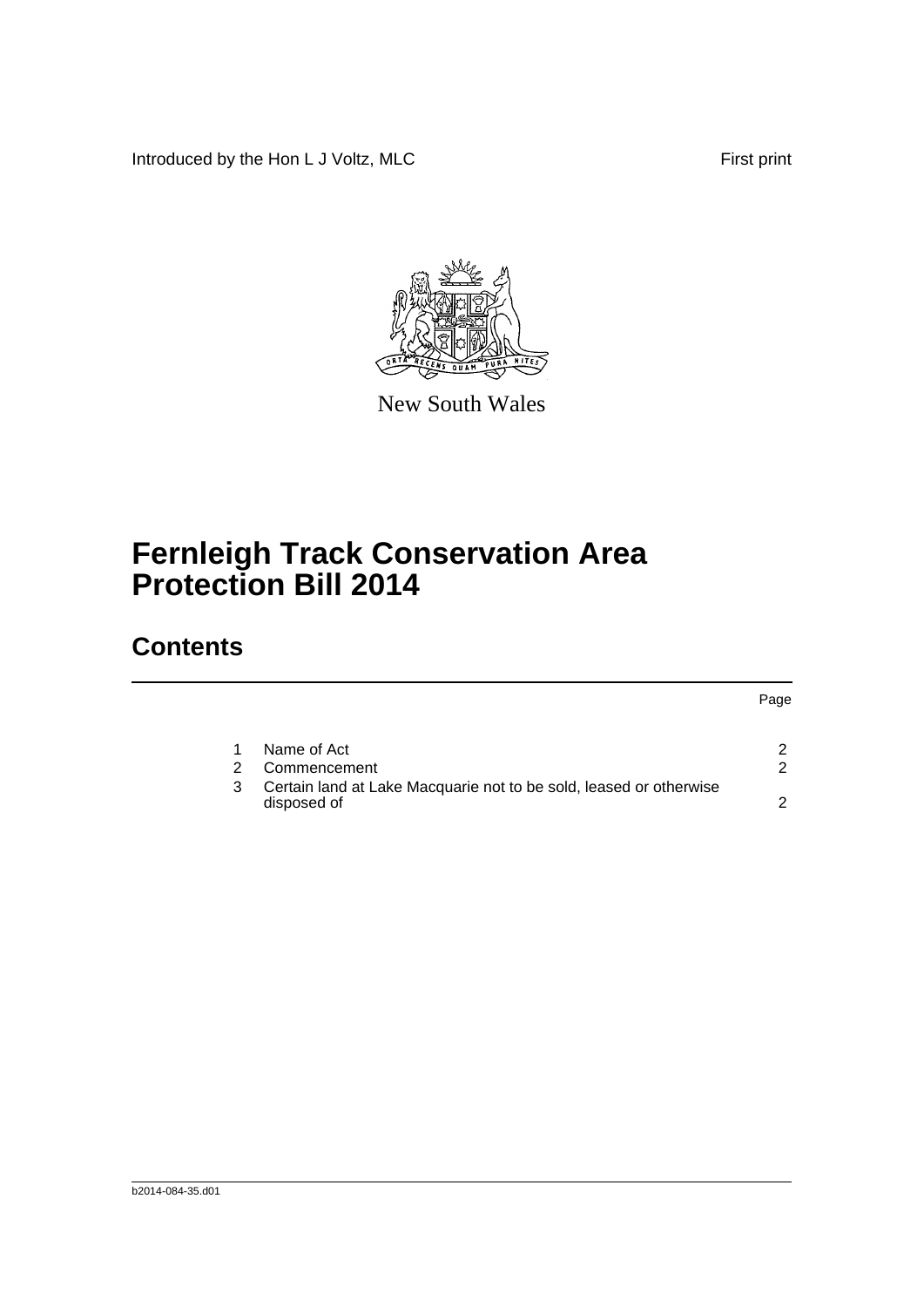

New South Wales

## **Fernleigh Track Conservation Area Protection Bill 2014**

No , 2014

#### **A Bill for**

An Act for the protection of Fernleigh Track Conservation Area.